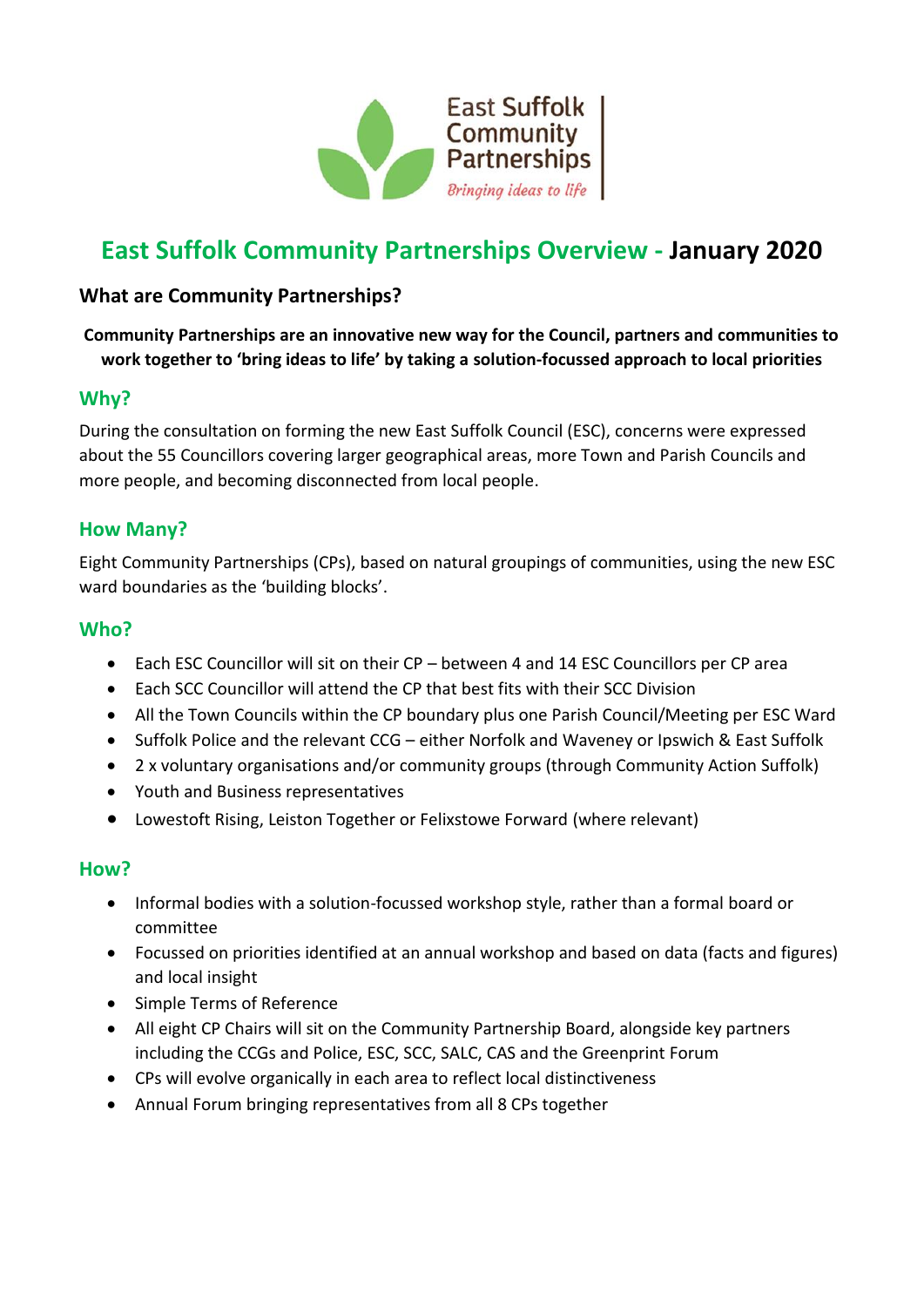## **Community Partnership Workshops**

Between 27<sup>th</sup> October and 27<sup>th</sup> November 2019, the eight East Suffolk Community Partnerships were launched with a programme of workshops based around a tailored data pack, one in each of the Community Partnership areas. Attendance ranged from 30 to 80 participants per workshop and three priorities were agreed by those present at each workshop (derived both from the data presented on the evening and from intelligence about local needs):

> **East Suffolk** Community Partnerships

| Lowestoft and northern                   | Kesgrave, Martlesham and                | Melton, Woodbridge and                | Carlton Colville, Kessingland,      |
|------------------------------------------|-----------------------------------------|---------------------------------------|-------------------------------------|
| parishes                                 | villages                                | Deben Peninsula                       | Southwold and villages              |
| 1. Improve mental health and             | 1. Reduce social isolation & loneliness | 1. Active and sustainable transport   | 1. Active and sustainable transport |
| wellbeing (45)                           | (27)                                    | provision (39)                        | provision, particularly rural (27)  |
| 2.= Tackle childhood obesity (31)        | 2. Environmental care and sustainable   | 2. Village Hub - bringing services to | 2. Reduce social isolation and      |
|                                          | transport (23)                          | people (28)                           | loneliness                          |
| $2 =$ Reduce social isolation - all ages | 3. Support people to age well/Traffic   | 3. Youth Engagement, opportunities    | 3. Facilities, activities and       |
| (31)                                     | and road safety (17)                    | and services (21)                     | employment for young people (20)    |
| <b>Felixstowe Peninsular</b>             | Beccles, Bungay, Halesworth and         | Framlingham, Wickham                  | Aldeburgh, Leiston,                 |
|                                          | villages                                | <b>Market and villages</b>            | Saxmundham and villages             |
| 1. Community spaces and physical         | 1. Active and sustainable transport     | 1. Developing opportunities for       | 1. Transport and access to services |
| enhancements (35)                        | solutions / community transport (47)    | young people (24)                     | (30)                                |
| 2. Social isolation and loneliness       | 2. Reduce social isolation and          | 2.= Reduce social isolation and       | 2. Economic Regeneration / High     |
| (33)                                     | loneliness (42)                         | loneliness (22)                       | Streets (28)                        |
| 3. Education - aspirations, ambition     | 3. Improve wellbeing and enable         | 2.= Alternative, active and           | 3. Housing that meets local needs   |
| and standards (24)                       | people to live healthy lives (34)       | sustainable transport provision (22)  | (18)                                |

The individual voting sheet for your Community Partnership is Item 4 on the agenda.

## **East Suffolk Priorities**

A workshop on Community Partnerships was held at the East Suffolk Partnership Forum on 15th November 2019. This focussed on an East Suffolk data pack. It was attended by more than 50 conference delegates, who identified the following as their priorities:

- 1) Social Isolation 5 Tables
- 2) Obesity and Healthy Weight 3 Tables
- 3) Mental Health and Wellbeing 3 tables
- 4) Crime 2 Tables

Looking across all eight workshops and aggregating the total votes for each priority issue, the top priorities for the District are as follows:

|   | <b>Priority</b>                                           | <b>Number of Votes (across all</b> |
|---|-----------------------------------------------------------|------------------------------------|
|   |                                                           | eight CPs)                         |
|   | Reduce social isolation and loneliness                    | 201                                |
|   | Active and sustainable transport links                    | 190                                |
| 3 | Improve mental health and wellbeing                       | 150                                |
| 4 | Community 'hubs', buildings and spaces                    | 121                                |
|   | Opportunities, activities and facilities for young people | 118                                |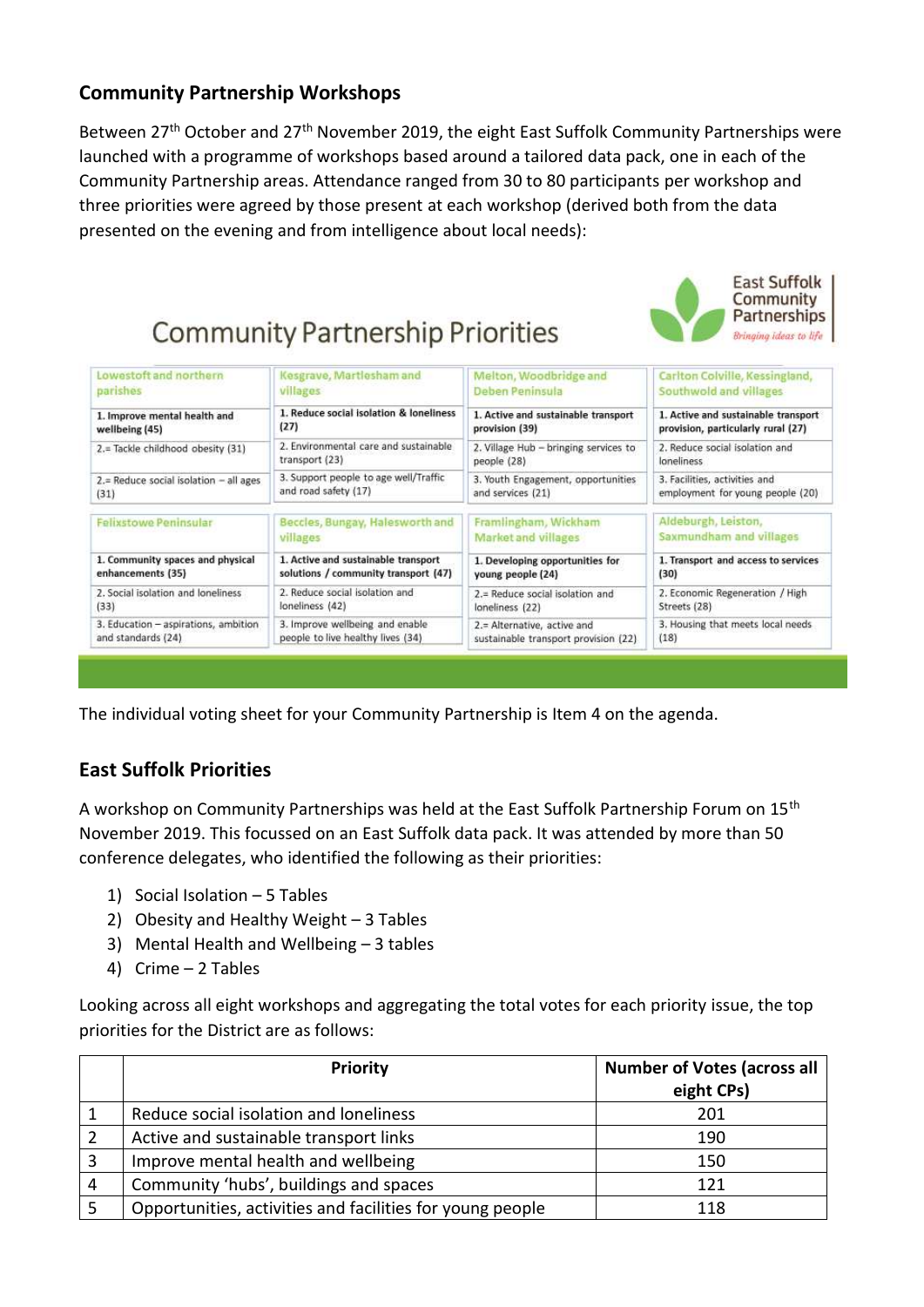The top two of these - Social Isolation and Loneliness / Active and Sustainable Transport Links - were in the top three priorities for six of the eight East Suffolk Community Partnerships. It is therefore proposed that these should be the focus of the East Suffolk Community Partnership Board (see below).

## **Community Partnership Meetings – Round One**

**Community Partnership**  Date | Time | Venue Aldeburgh, Leiston, Saxmundham and villages 27<sup>th</sup> January 2020 6.00pm Community Centre, King George's Avenue, Leiston Lowestoft and northern parishes  $\left|29^{th}$  January 2020 6.00pm | Conference Room, Riverside Beccles, Bungay, Halesworth and villages 3<sup>rd</sup> February 2020 6.00pm | Bungay Community Centre Framlingham, Wickham Market and villages 6<sup>th</sup> February 2020 6.00pm Wickham Market Village Hall Carlton Colville, Kessingland, Southwold and villages 19<sup>th</sup> February 2020 10.00am | Carlton Colville Methodist Church Kesgrave, Martlesham and villages  $\parallel 20^{th}$  February 2020 6.30pm Martlesham Community Hall Felixstowe Peninsular 24<sup>th</sup> February 2020 2.00pm | Felixstowe Town Hall Melton, Woodbridge and Deben Peninsular 27th February 2020 6.00pm Deben Conference Room, East Suffolk House

The first round of meetings will take place between 27<sup>th</sup> January 2020 and 27<sup>th</sup> February 2020:

## **Terms of Reference**

Terms of Reference for the Community Partnerships have been drafted and are Item 3 on the agenda.

## **East Suffolk Community Partnership Board**

The first meeting of the Board will be held on 16<sup>th</sup> March 2020. The Board will bring together the eight Community Partnership Chairs with a range of strategic partners – Suffolk County Council, Police, CCGs, SALC, as well as East Suffolk Council. It will be Chaired by the Leader of the Council.

As outlined above, the Board will receive reports on progress from the eight Chairs and focus on two cross cutting issues – Social Isolation & Loneliness and Active & Sustainable Transport Links.

#### **Resources**

Each Community Partnership has a budget of £10,000 for the 2019/20 financial year – this needs to be allocated by the end of March (not spent) - and then £25,000 per year for the next three years.